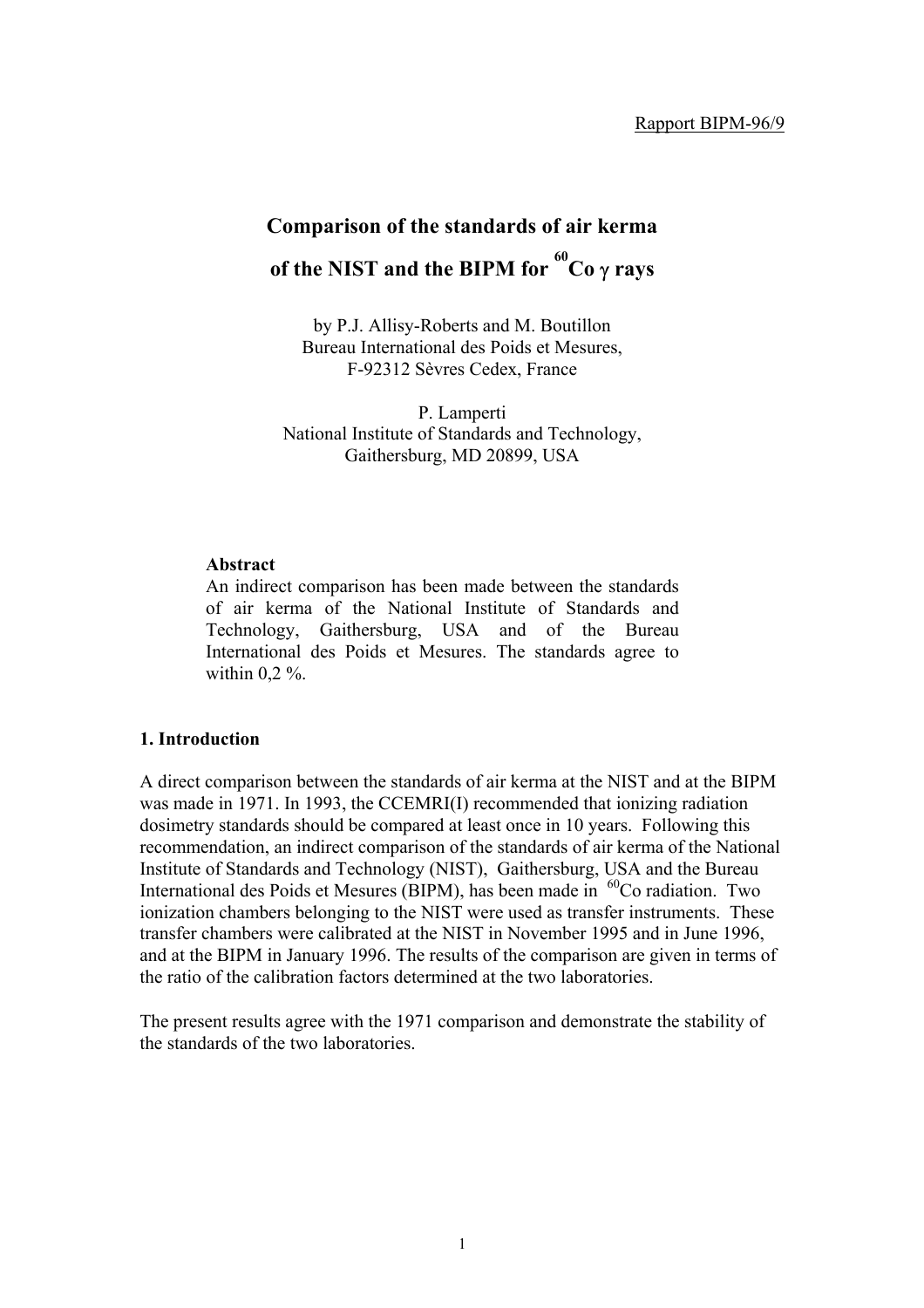### **2. Determination of the air kerma**

The air kerma rate is determined from

$$
\dot{K} = \frac{I}{m} \frac{W}{e} \frac{1}{1 - \overline{g}} \left( \frac{\mu_{\text{en}}}{\rho} \right)_{\text{a,c}} \overline{s}_{\text{c,a}} \prod k_i \tag{1}
$$

where

*I/m* is the mass ionization current measured by the standard,

- *W* is the average energy spent by an electron of charge *e* to produce an ion pair in dry air,
- $\overline{g}$  is the fraction of energy lost by bremsstrahlung,
- $(\mu_{en}/\rho)_{a,c}$  is the ratio of the mean mass-energy absorption coefficients of air and graphite,

 $\bar{s}_{\text{ca}}$  is the ratio of the mean stopping powers of graphite and air,

 $\prod k_i$  is the product of the correction factors to be applied to the standard.

The values of the physical constants and the correction factors entering in (1) are shown in Table 1 for both standards together with their associated uncertainties.

# **Table 1. Physical constants and correction factors entering in the determination** of the air kerma rates,  $K_{\text{BIPM}}$  and  $\dot{K}_{\text{NIST}}$ , and their estimated relative uncertainties

|                                           |                                           | <b>BIPM</b><br>values | <b>BIPM</b> relative<br>uncertainty $(1)$ |                | <b>NIST</b><br>values | NIST relative<br>uncertainty $(1)$ |           |                | $R_{\kappa}$ relative<br>uncertainty $(1)$ |
|-------------------------------------------|-------------------------------------------|-----------------------|-------------------------------------------|----------------|-----------------------|------------------------------------|-----------|----------------|--------------------------------------------|
|                                           |                                           |                       | $100 S_i$                                 | 100 $u_i$      |                       | $100 S_i$                          | 100 $u_i$ | $100 S_i$      | 100 $u_i$                                  |
|                                           | <b>Physical constants</b>                 |                       |                                           |                |                       |                                    |           |                |                                            |
|                                           | dry air density / $kg·m-3$                | 1,293 0               | $\blacksquare$                            | 0,01           | 1,2930                | $\overline{\phantom{0}}$           | 0,01      |                |                                            |
| $(\mu_{\text{\rm en}}/\rho)_{\text{a,c}}$ |                                           | 0,998 5               |                                           | 0,05           | 0,998 5               | $\qquad \qquad \blacksquare$       | 0,05      |                |                                            |
| $\overline{s}_{c,a}$                      |                                           | 1,0010                |                                           | 0,30           | 1,001 0               | $\overline{\phantom{m}}$           | 0,25      |                |                                            |
|                                           | $W/e$ / $(J \cdot C^{-1})$                | 33,97                 | $\overline{\phantom{0}}$                  | 0,15           | 33,97                 | $\overline{\phantom{a}}$           | 0,15      |                |                                            |
|                                           | $\overline{g}$ fraction of energy lost by | 0,0032                | $\overline{\phantom{0}}$                  | 0,02           | 0,0032                | $\overline{a}$                     | 0,02      |                |                                            |
|                                           | bremsstrahlung                            |                       |                                           |                |                       |                                    |           |                |                                            |
|                                           | <b>Correction factors</b>                 |                       |                                           |                |                       |                                    |           |                |                                            |
| $k_{\rm s}$                               | recombination losses                      | 1,0016                | 0,007                                     | 0,01           | 1,0026                | 0,01                               | 0,10      | 0,01           | 0,10                                       |
| $k_{\rm h}$                               | humidity                                  | 0,9970                | $\blacksquare$                            | 0,03           | 0,9970                | $\blacksquare$                     | 0,10      | $\blacksquare$ | $\overline{\phantom{a}}$                   |
| $k_{\rm st}$                              | stem scattering                           | 1,000 0               | 0,01                                      | $\blacksquare$ | 0,999 0               | $\blacksquare$                     | 0,10      | 0,01           | 0,10                                       |
| $k_{\rm at}$                              | wall attenuation                          | 1,040 2               | 0,01                                      | 0,04           | $1,0168^{(2)}$        | 0,03                               | 0,30      | 0,03           | 0,30                                       |
| $k_{\rm sc}$                              | wall scattering                           | 0,9716                | 0,01                                      | 0,07           |                       |                                    |           | 0,01           | 0,07                                       |
| $k_{\rm CEP}$                             | mean origin of electrons                  | 0,9922                |                                           | 0,01           | 0,9950                | $\overline{\phantom{m}}$           | 0,05      |                | 0,05                                       |
| $k_{\rm an}$                              | axial non-uniformity                      | 0,9964                | $\sim$                                    | 0,07           | 1,000 0               | $\blacksquare$                     | 0,02      | $\blacksquare$ | 0,07                                       |
| $k_{\rm rn}$                              | radial non-uniformity                     | 1,0016                | 0,01                                      | 0,02           | 1,0000                |                                    | 0,01      | 0,01           | 0,02                                       |
| $\boldsymbol{V}$                          | volume $/cm3$                             | 6,8116                | 0,01                                      | 0,03           | $1,1^{(3)}$           | 0,06                               | 0,05      | 0,06           | 0,06                                       |
| Ι                                         | ionization current / pA                   |                       | 0,01                                      | 0,02           |                       | 0,05                               | 0,14      | 0,05           | 0,14                                       |
|                                           | Relative standard uncertainty             |                       |                                           |                |                       |                                    |           |                |                                            |
|                                           | quadratic summation                       |                       | 0,02                                      | 0,36           |                       | 0,08                               | 0,48      | 0,09           | 0,38                                       |
|                                           | combined uncertainty                      |                       | 0,36                                      |                |                       | 0,49                               |           |                | 0,39                                       |

 $(1)$  Expressed as a standard deviation

 $u_i$  represents the relative standard uncertainty estimated by other means, type B.

 $\frac{u_i}{2}$  Varies from this value to 1,0387, since the NIST standard is based on the average of 6 cavity chambers of increasing volume.

<sup>(3)</sup> Varies from this value to 50,1 cm<sup>3</sup> for the range of 6 cavity chambers.

 $s_i$  represents the relative standard uncertainty estimated by statistical methods, type A,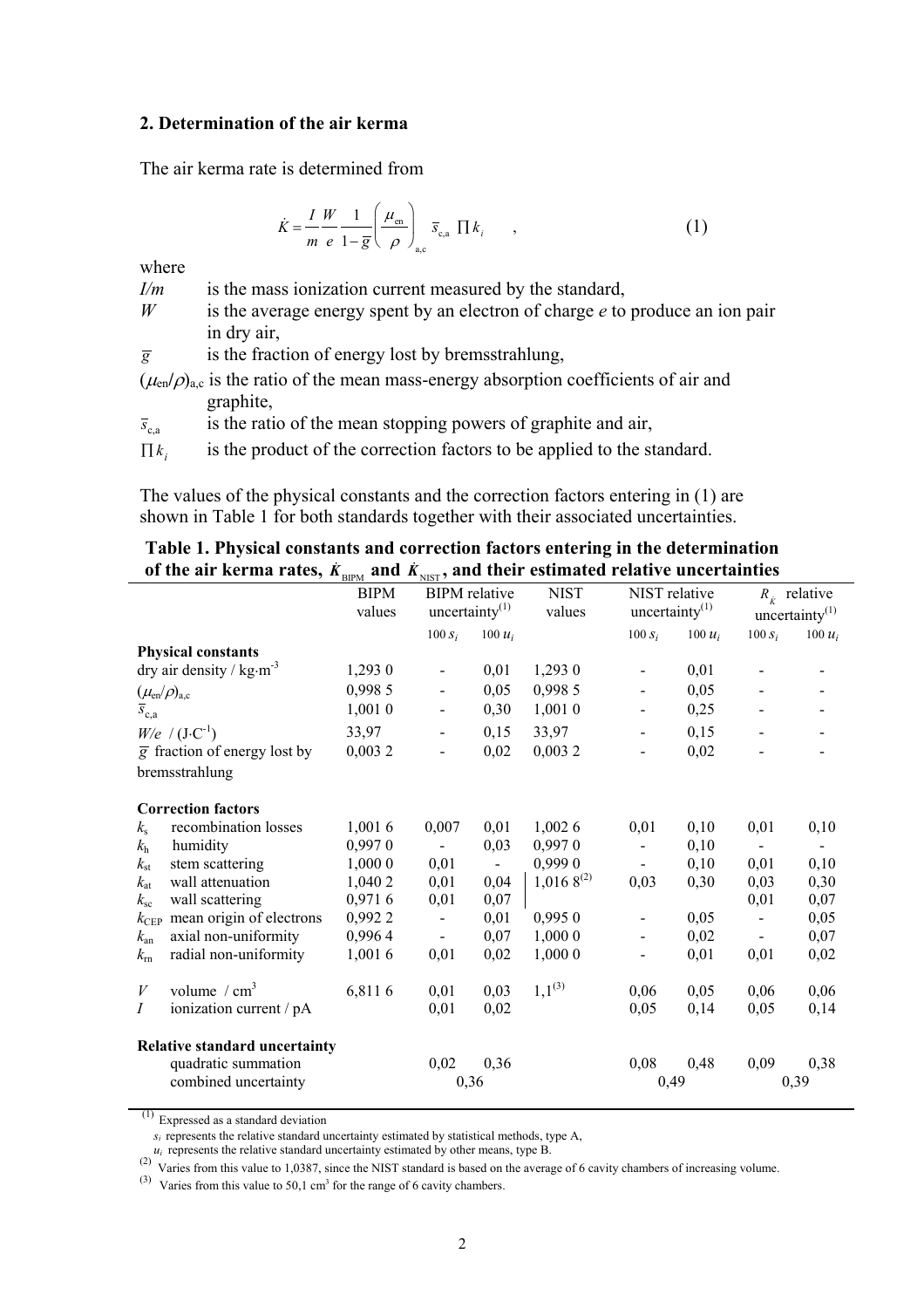The comparison of the NIST and BIPM standards is made by means of the calibration factors  $N_k$  for the two transfer chambers in the two <sup>60</sup>Co beams which are given by

$$
N_{\dot{K}} = \dot{K}_{\text{lab}} / I_{\text{lab}} \,, \tag{2}
$$

where  $\dot{K}_{\text{lab}}$  is the air kerma rate and  $I_{\text{lab}}$  is the ionization current of the transfer chamber, measured at the respective laboratory, the NIST or the BIPM, and corrected for the effects and influences described in this report.

The standard for the determination of air kerma at the NIST is described in [1]. The value of  $\dot{K}_{NIST}$  is the value corrected to the date of measurement of the transfer chamber (the half life of <sup>60</sup>Co is taken as (1 925,5 d,  $\sigma$  = 0,5 d) [2]) from 1 March 1990. The source used for the calibration was the high air kerma rate source  $(6 \text{ mGy s}^{-1})$ ; serial number BO36).

The standard for the determination of air kerma at the BIPM is described in [3]. The  $\dot{K}_{\text{BIPM}}$  value is the mean of measurements which were performed over a period of three months before and after the comparison at the BIPM. It is given at the reference date of 1996-01-01, 0h UT (the half life of  ${}^{60}Co$  is taken as the same as the NIST), as is the value of  $I_{\text{lab}}$ .

# **3. NIST transfer chambers used for the comparison**

The two NIST transfer chambers are graphite cavity chambers manufactured by Exradin (Type A3 serial number 185) and Shonka (Type A3 serial number 2022). Their main characteristics are listed in Table 2. Details concerning the calibration, pertinent corrections and estimations of the uncertainties are described in section 4 of this report.

| Chamber                 | Exradin / Shonka A3 | $185*$                                  | $2022*$                             |  |
|-------------------------|---------------------|-----------------------------------------|-------------------------------------|--|
|                         |                     | Nominal value / mm                      |                                     |  |
| Dimensions              | Outer diameter      | 19,3                                    | 19,2                                |  |
|                         | Inner diameter      | 19,05                                   | 18,95                               |  |
|                         | Wall thickness      | 0,25                                    | 0,25                                |  |
|                         | Build up cap        | 2,3                                     | 3,3                                 |  |
| Electrode               | Diameter            | 2,00                                    | 2,00                                |  |
| Volume                  | Air cavity          | $3.6 \text{ cm}^3$                      | $3,6$ cm <sup>3</sup>               |  |
| Wall                    | Materials           | C 552 air-                              | $C$ 552 air-                        |  |
|                         |                     | equivalent plastic                      | equivalent plastic                  |  |
|                         | Density             | $1,76$ g·cm <sup>-3</sup>               | $1,76$ g·cm <sup>-3</sup>           |  |
| Build-up<br>hemispheres | Material            | air-equivalent<br>plastic               | perspex                             |  |
|                         | Thickness           | $0,085$ cm <sup>2</sup> g <sup>-1</sup> | $0,142 \text{ cm}^2 \text{ g}^{-1}$ |  |
| Applied voltage         | Both polarities     | 500 V                                   | 500 V                               |  |

**Table 2. Characteristics of the NIST transfer chambers**

\* These chambers are not equivalent to recent A3 Exradin chambers.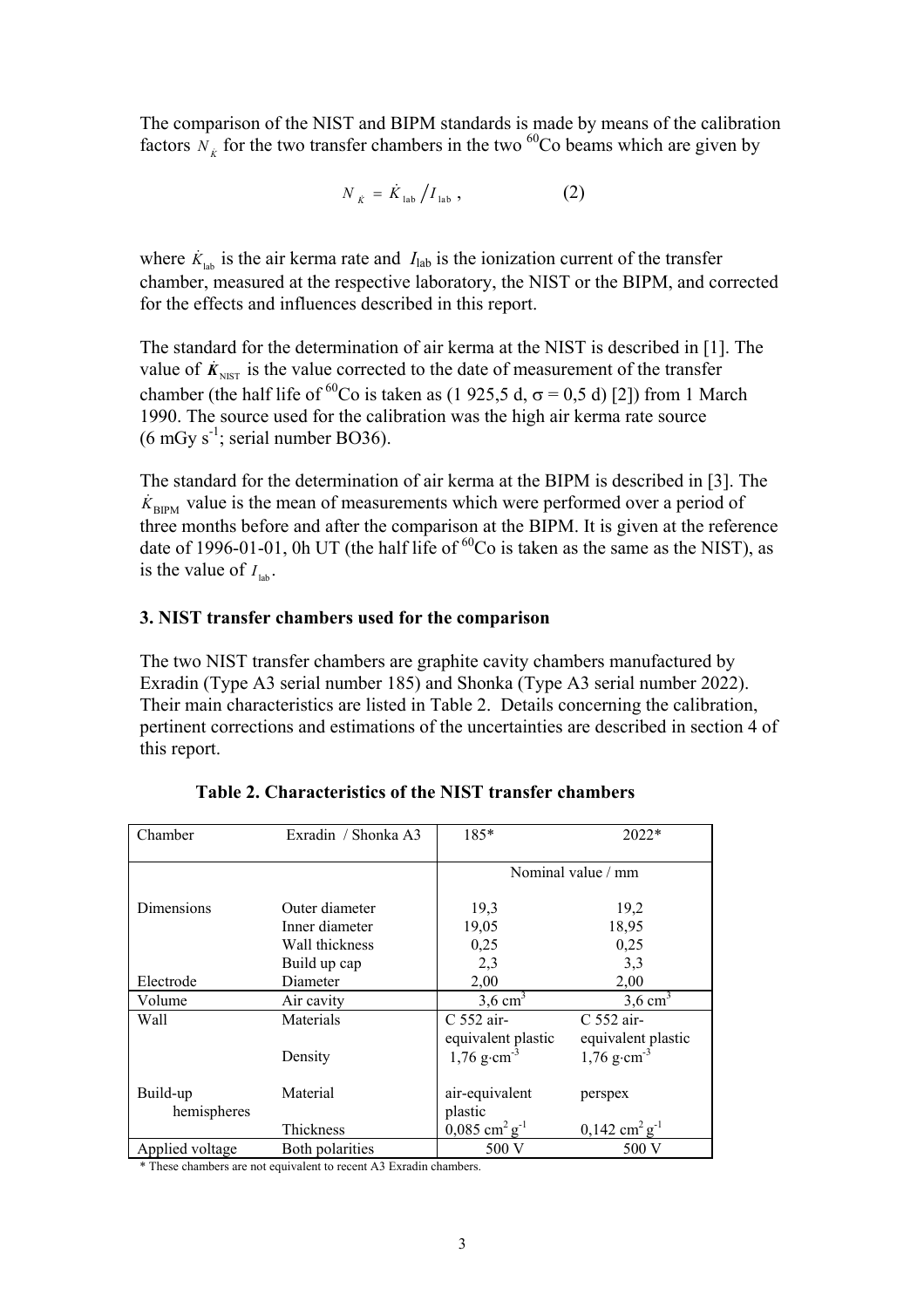# **4. Calibration procedure**

The experimental method for calibrations at the NIST is described in [4] and that for the BIPM in [5].

# 4.1 Measuring Conditions

*- Positioning of the transfer chamber*. The axis of the transfer chamber is located in the reference plane, 1 m from the source. The field size at the reference plane is 10 cm x 10 cm, the photon fluence rate at the centre of each side of the square being 50 % of the photon fluence rate at the centre of the square. The position of the chambers is controlled without the build-up hemispheres. The uncertainty in positioning is less than 0,01 mm at the NIST and 0,05 mm at the BIPM. The chamber 185 was positioned so that the white mark on the stem faced the radiation source and the hemispheres were oriented so that the overlap shoulder was on the front hemisphere. Chamber 2022 was placed so that its serial number on the stem faced the source and the hemispheres oriented so that the hole in the neck of the hemisphere was at the back of the chamber.

*- Humidity and temperature*. During calibration, the relative humidity was in the range of 40 % to 50 %. The air temperature was around 21 °C. During a series of measurements, the air temperature was stable to better than 0,01 °C.

*- Collecting voltage*. A collecting voltage of 500 V (both polarities), supplied by each laboratory, was applied to the chambers. Measurements with the transfer chambers were made with both polarities. The polarity effect  $I_+/I_-$ , where the symbols refer to positive and negative voltage, was measured as  $3 \cdot 10^{-4}$  and  $2 \cdot 10^{-4}$  for chamber 185 and  $1·10<sup>-3</sup>$  and  $7·10<sup>-4</sup>$  for chamber 2022, at the NIST and at the BIPM respectively. The mean ionization current obtained with the two polarities was used in (2).

*- Measurement of charge.* The charge *Q* collected by the chamber was measured using the BIPM or the NIST electrometer as relevant.

*- Reproducibility of measurements*. The short-term relative standard deviation of the mean ionization current, measured with the transfer chamber, is estimated to be 0,26 % for chamber 185 and 0,34 % for chamber 2022 (12 groups of measurements for each) at the NIST and 0,01 % for chamber 185 and 0,03 % for chamber 2022 (12 series of 30 measurements for each chamber) at the BIPM.

# 4.2 Corrections applicable to the ionization current of the NIST chambers

*- Leakage current.* The leakage current of the transfer chambers was negligible, being less than 0,001 %.

*- Temperature and pressure normalization.* The measured ionization current was normalized to 295,15 K and 101,325 kPa.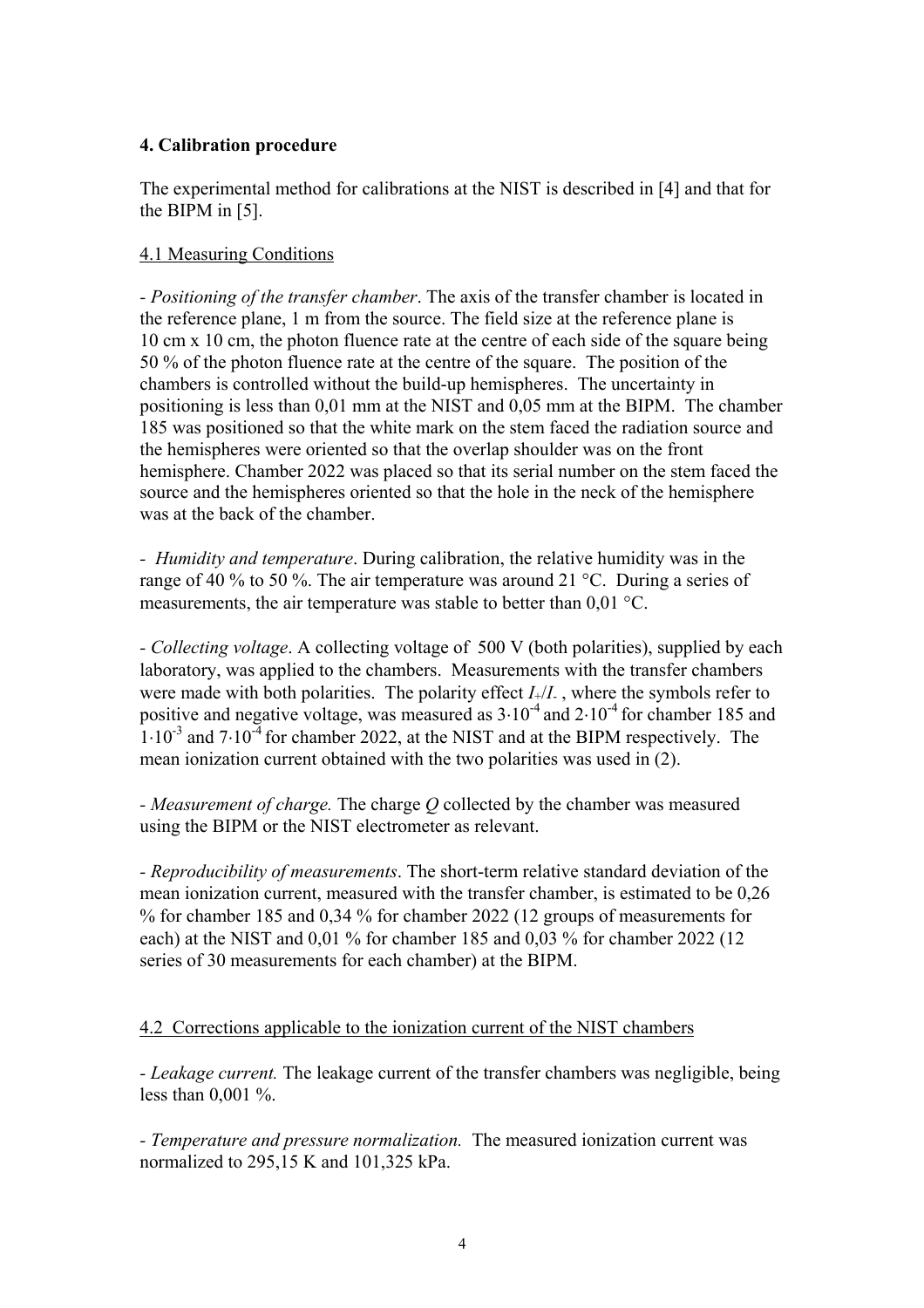*- Recombination.* A recombination correction, *k*s for incomplete ion collection (using both polarities) was derived from measurements made between 200 V and 700 V at the NIST with an extrapolation to zero of 1/*I* versus 1/*V* . The BIPM used a quadratic extrapolation between 100 V and 700 V to take into account the volume recombination, which is not negligible  $(5.10^{-4}$  for  $I = 700$  pA). The values for  $k_s$  so derived are shown in Table 3.

## Table 3. Values for *k*<sub>s</sub> derived from measurements made at the **NIST and BIPM**

| Laboratory  | Method : $1/I = f(1/V)$                       | Chamber<br>185 | Chamber<br>2022 |
|-------------|-----------------------------------------------|----------------|-----------------|
| NIST        | linear $(700 \text{ V to } 200 \text{ V})$    | $1,0026*$      | $1,002$ 1*      |
| <b>RIPM</b> | quadratic $(700 \text{ V to } 100 \text{ V})$ | $1,001.5*$     | $1,0016*$       |

\* *the values derived by the NIST were used in the comparison, for coherence.*

*- Build-up hemispheres.* Each chamber was supplied with build-up hemispheres for use in <sup>60</sup>Co radiation and these were in place for all measurements of ionization current. If the hemispheres are turned through  $180^\circ$ , the calibration factor is 0,05 % greater at the BIPM for chamber 185 and 0,05 % less for chamber 2022.

*- Other factors.* As is usual, no corrections for humidity were applied to the ionization current measured by these chambers. The stem scattering effect has not been checked at the BIPM and no allowance for the radial non-uniformity of the beam over the section of the transfer chamber has been made in the results. In the BIPM beam,  $k_{\text{rn}} = 1,000$  5 for these chambers.

### **5. Uncertainties**

The relative uncertainties of  $\dot{K}$  are given in Table 1. Contributions to the relative standard uncertainty in  $N_k$  are given in Table 4.

## **Table 4. Estimated relative standard uncertainties\* in the calibration factor,**  $N_{\kappa}$ **, of the transfer chambers**

|                                                 | <b>NIST</b> |           | <b>BIPM</b> |           |
|-------------------------------------------------|-------------|-----------|-------------|-----------|
| Relative standard uncertainty in the            | 100 $s_i$   | $100 u_i$ | 100 $s_i$   | $100 u_i$ |
| measurement of                                  |             |           |             |           |
| Air kerma rate                                  | 0,08        | 0,48      | 0,02        | 0,36      |
| Ionization current of transfer chamber          |             |           |             |           |
| 185                                             | 0.08        | 0.03      | 0.01        | 0.02      |
| 2022                                            | 0.08        | 0,03      | 0.03        | 0,02      |
| Distance                                        | 0,01        | 0,01      | 0.01        | 0,02      |
| Relative standard uncertainties in $N_{\kappa}$ |             |           |             |           |
| quadratic summation (chamber 185)               | 0.11        | 0,48      | 0.02        | 0.36      |
| quadratic summation (chamber 2022)              | 0,11        | 0,48      | 0.04        | 0,36      |
| combined uncertainty                            | 0.49        |           |             | 0,36      |

 $*_s_i$  = relative uncertainty estimated by statistical methods, type A,

 $u_i$  = relative uncertainty estimated by other means, type B.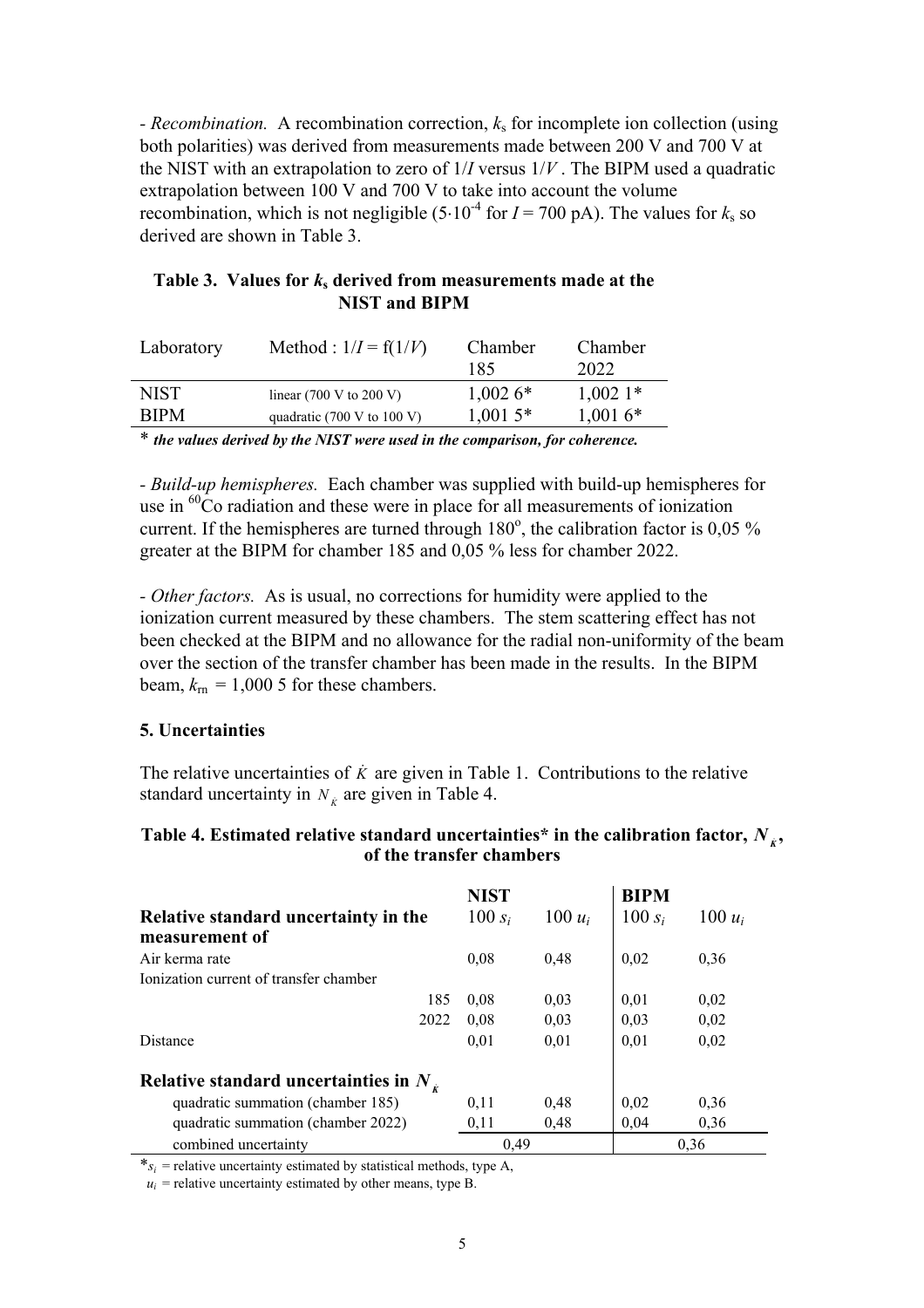#### **6. Results of the indirect comparison of BIPM and NIST standards of air kerma**

The relevant  $\dot{K}$  and  $N_k$  values obtained are shown in Table 5 and the results of the comparison,  $R_k$ , are expressed in the form

$$
R_{\dot{K}} = N_{\dot{K}_{\text{lab}}} / N_{\dot{K}_{\text{BIPM}}} \quad . \tag{2}
$$

As the same physical constants were used by both laboratories, the relative uncertainty on  $R_k$  is due to the relative uncertainties in the correction factors, the measuring volume of the standards and the ionization currents measured by the transfer chambers at the two laboratories.

# **Table 5. Results of the air kerma comparison in 60Co radiation using the NIST transfer chambers.**

| Laboratory  | (1)<br>$K_{\text{lab}}$<br>$mGy \cdot s^{-1}$ | $N_{\dot{v}}$<br>/ $Gy \cdot \mu C^{-1}$ | Relative standard<br>uncertainty 100 $\sigma$ | $R_{\dot{K}}$ | Relative standard<br>uncertainty 100 $\sigma$ |
|-------------|-----------------------------------------------|------------------------------------------|-----------------------------------------------|---------------|-----------------------------------------------|
| <b>NIST</b> | 6,0874                                        |                                          |                                               |               |                                               |
| 185         |                                               | 8,218 1                                  | 0,49                                          |               |                                               |
| 2022        |                                               | 8,9448                                   | 0,49                                          | 0,9982        | 0,40                                          |
| <b>BIPM</b> | 5,269 0                                       |                                          |                                               | 0,9979        | 0,40                                          |
| 185         |                                               | 8,233 3*<br>8,963 5*                     | 0,36                                          |               |                                               |
| 2022        |                                               |                                          | 0,36                                          |               |                                               |

 $*$  using the values of  $k_s$  derived by the NIST

## **7. Discussion**

The last air kerma comparison between the BIPM and the NIST for  ${}^{60}$ Co radiation was in 1971. At that time the comparison was made directly using one of the NIST standards for measurement of air kerma in the BIPM <sup>60</sup>Co beam. The value of  $\dot{K}_{NIST}/\dot{K}_{BIPM}$  then was 0,997 4 ( $\sigma$  = 0,55 %) [6] which is in agreement with the present value of 0,998 0.

In 1994, the same two NIST transfer chambers were used for a comparison between the NIST and the Ente per le Nuove Tecnologie, l'Energia e l'Ambiente, Italy (ENEA) in 60Co radiation [7]. Corrections made to the ionization current of the transfer chambers were the same as for the present comparison. Comparison of the NIST and the BIPM standards can also be made indirectly through the comparison NIST/ENEA and ENEA/BIPM. The result, as shown in Table 6 where

 $\dot{K}_{NIST}/\dot{K}_{BIPM} = 0,9994 \times 0,9994 = 0,9988$ , is in agreement with the present results.